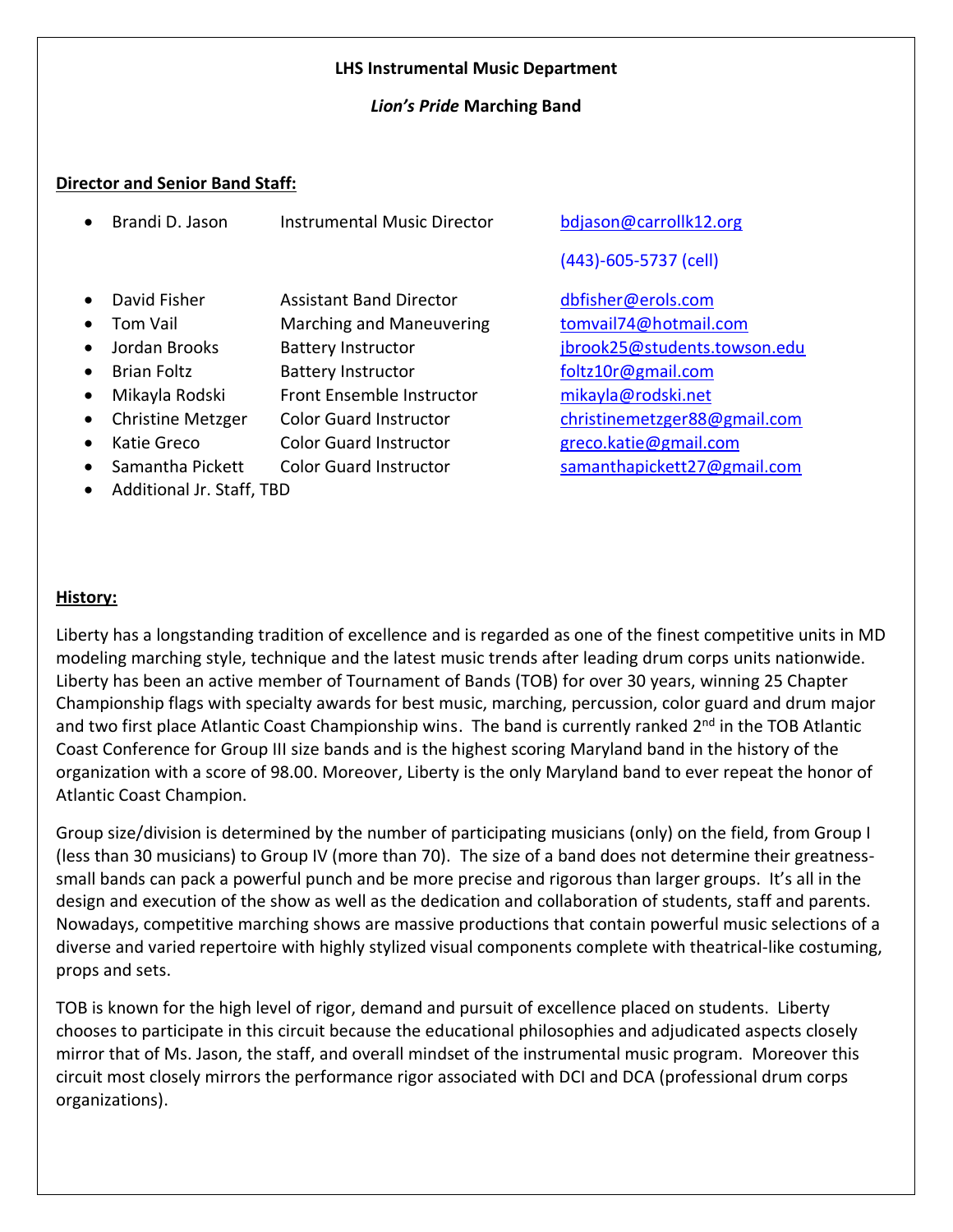#### **Summer Band Camp:**

Summer Band Camp is a necessary and mandatory part of Marching Band. Three uninterrupted weeks are needed to "field" our show prior to the start of school. This time is valuable as students will learn the entire 7+ minute show with all music, routine, and drill memorized, with the ability to perform their work for the parent's preview on Friday, August 26, 2022.

With the understanding that freshman families may not be familiar with our band camp policies, students unable to avoid absences due to vacation plans or prior commitments (within reason) will be allowed to participate at the discretion of the Director on an individual basis. Since this situation is not ideal for new learners it is requested that families make every effort to work vacation plans around band camp. Reasoning: Competitive marching band is a team sport that does not "bench" students or have understudies. All students have an active role in our show at all times with absenteeism affecting the entire group's ability to move forward together.

Band Camp operates on a broken schedule to allow students relief from the heat with time for rest and relaxation between rehearsals. Please note the differences in the Color Guard schedule:

| Week        | $8/8$ -  | Horn Line/Winds &                          | <b>Color Guard</b>                 | <b>Battery</b>        |
|-------------|----------|--------------------------------------------|------------------------------------|-----------------------|
| 1:          | 8/12     | <b>Front Ensemble</b><br><b>Percussion</b> | M-Thurs., 9-12 noon and 6-<br>9 pm | Monday-Friday 9-4 pm  |
|             |          | $M/W/F$ , 9-4 pm                           | Friday, 9-4 pm                     |                       |
|             |          | T/Thurs, $9-12$ noon; 6-9 pm               |                                    |                       |
| Week        | $8/15 -$ | $M/W/F$ , 9-4 pm                           | M-Thurs., 9-12 noon and 6-         | Monday- Friday 9-4 pm |
| 2:          | 8/19     | T/Thurs, 9-12 noon; 6-9 pm                 | 9 pm                               |                       |
|             |          |                                            | Friday, 9-4 pm                     |                       |
| <b>Week</b> | $8/22$ - | $M/W$ , 9-4 pm                             | M-Thurs., 9-12 noon and            | M-Thurs. 9-4 pm       |
| 3:          | 8/26     | T/Thurs, $9-12$ noon; $6-9$ pm             | $6-9$ pm                           | Friday 9-9 $pm*$      |
|             |          | Friday, 9-9 pm*                            | Friday, 9-9 pm*                    |                       |

**Parent's Tailgate & Preview Show August 26 th at 5 pm (students stay on campus) \***

#### **When preparing for band camp, remember to bring:**

- 1. Instrument, music, 3-ring binder (music), page protectors, "dot book", writing utensil, and other necessary materials.
- 2. Plenty of water, healthy snacks and a bagged lunch (MWF).
- 3. Sunblock, hat, sunglasses and light, reflective clothing.
- 4. Lace-up tennis shoes (only); no flip-flops.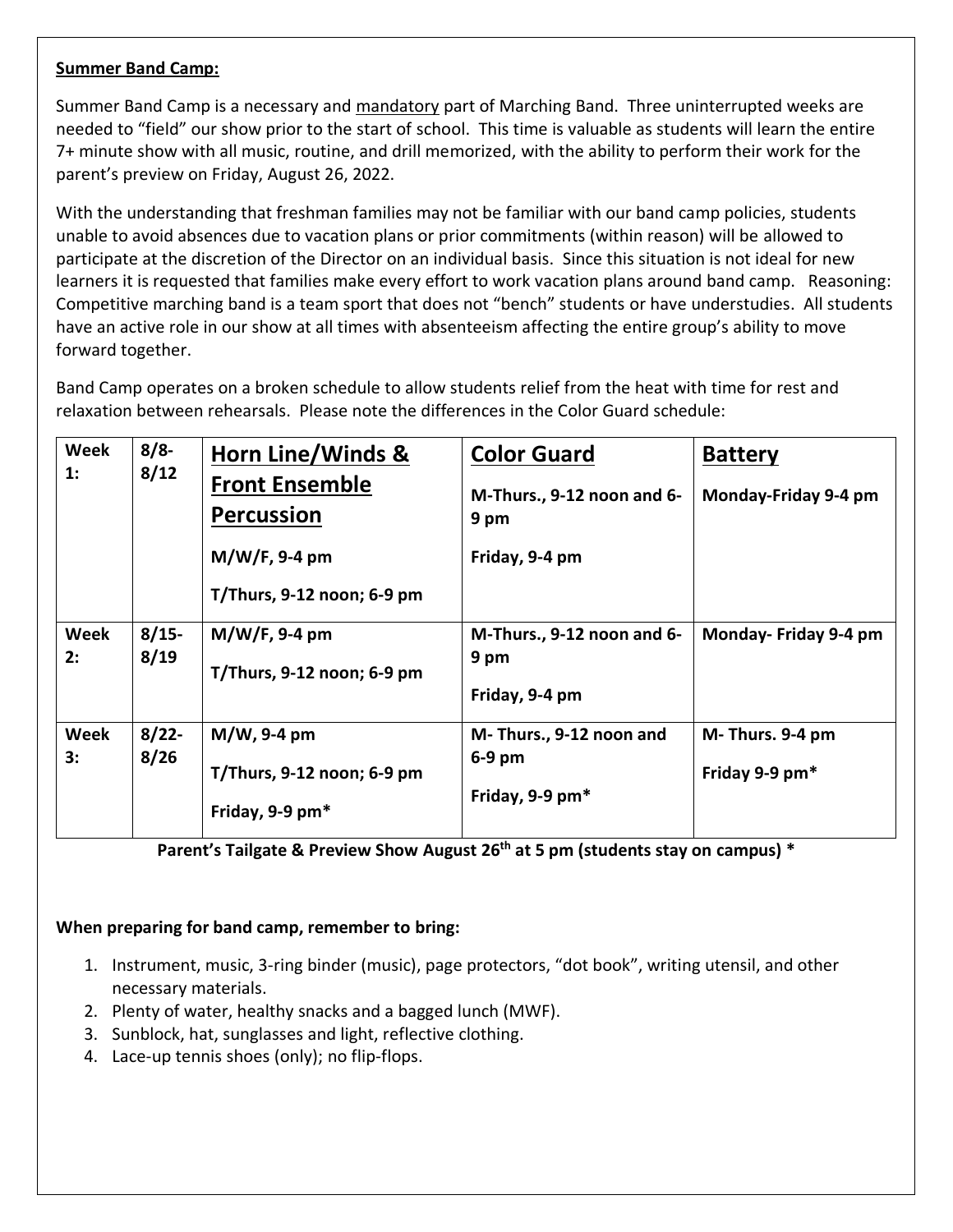#### **Summer Band Camp Absences:**

All Summer Band Camp absences must be reported and approved by Ms. Jason no later than Monday, June 6<sup>th</sup>. It is requested that all necessary/unavoidable Summer Band Camp absences be included on the registration contract form when submitted.

## **Weekday Rehearsals (after Summer Band Camp/First Day of School Onwards):**

- 1. Full band rehearsals (everyone) are Tuesday and Thursday evenings from 6-9 pm.
- 2. Horn Line (winds) sectionals are Wednesdays from 2:30-5 pm.
- 3. Percussion sectionals are Wednesdays from 6-9 pm.
- 4. Color Guard sectionals are Mondays from 6-9 pm.
- 5. Rehearsals are "set" on the calendar and *rarely* change. We enjoy an established rehearsal schedule as to respect the time, schedules and outside commitments of our students, parents and staff.

#### **Rehearsal Absence Policy:**

- (5) Excused/Unexcused Absences (illness, emergency, prior family commitment, etc.)
	- A weekday absence *may* result in removal from a scheduled performance if new material is not learned to a satisfactory level, or if failure to execute new material causes a safety concern on the field.
	- Missed work with the responsibility of the student.
- (1) Excused Performance (*extremely rare* and a "last resort" for students with obligations)
	- All known absences are to be communicated to Ms. Jason (at least) two weeks in advance. Performance absences are to be reported by June 6, 2022.
	- Immediate absences resulting in illness, emergency, etc. are to be communicated by parent email or phone call to Ms. Jason (first) and any other supervising staff member prior to rehearsal.
	- Ms. Jason does not accept "text message" or "phone calls" to friends as prior notice of missing rehearsal. Absenteeism must be communicated by a parent or legal guardian.

#### **Tardy Policy:**

Simply put, students late to rehearsal will be expected to make-up lost time for the inconvenience put upon the team. Tardiness is not tolerated. To arrive on time is to be late, to arrive 15 minutes before rehearsal is to be on time.

Students must attend school on time to actively participate in any after school activity- CCPS policy. Students who are late to school are expected to report to rehearsal but are on "restricted" participation/observation. Since we do not "bench" students it is expected that students will maintain a 2.0 GPA (with no F's), establish a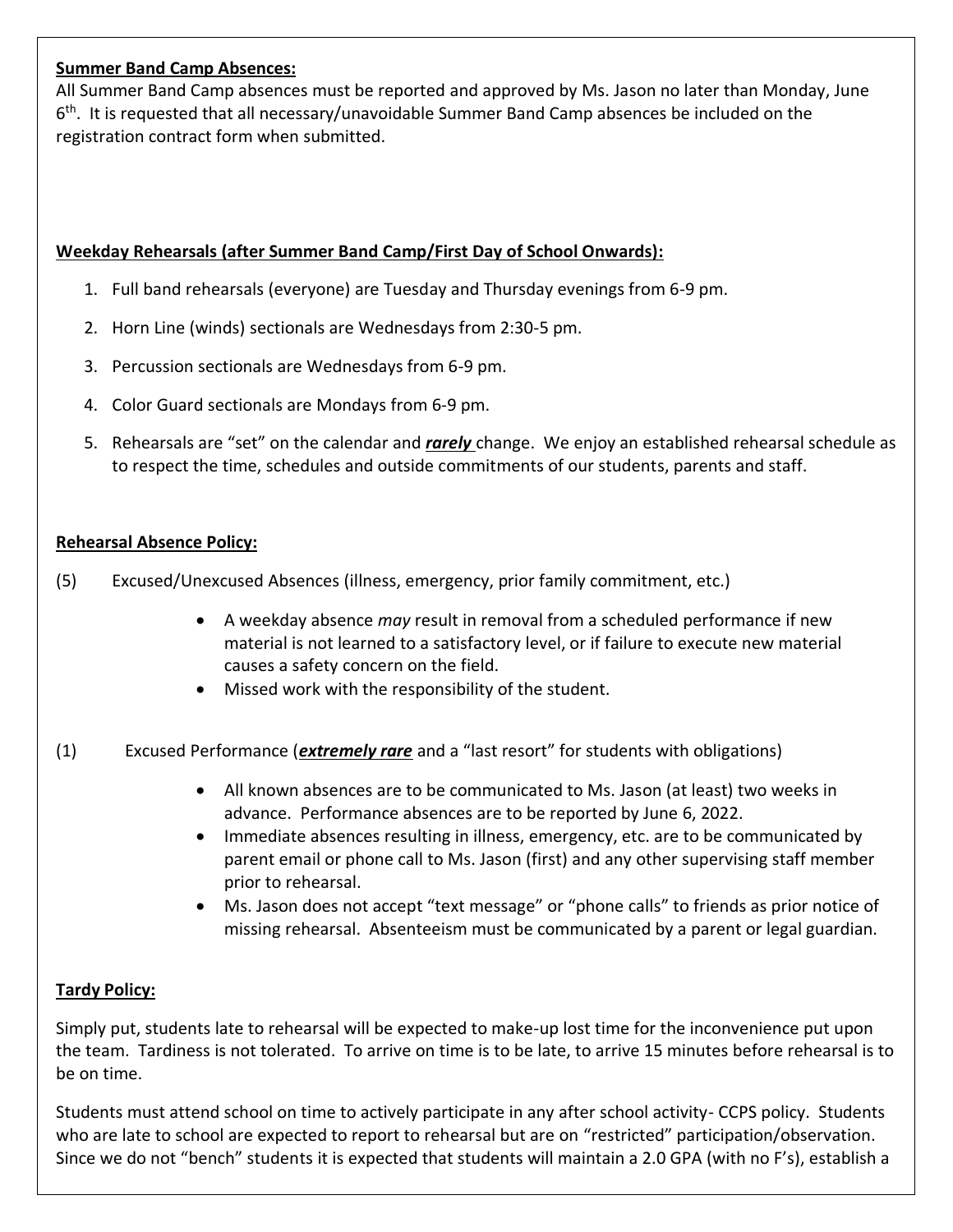good homework/academic schedule, be well rested, healthy and alert, and report to school on time as not to compromise the efficiency of the team.

## **Competitions:**

Competitions are on Saturdays (or Sunday for Atlantic Coast Championships). We typically hold a morning rehearsal from 9-12 noon, break for lunch, resume rehearsal from 1-3 pm, and then begin to load equipment and buses for the competition. Competitions are in the evenings and can be local or within 2 hours drive. We typically leave LHS at 3:30 pm and return by midnight. Students find competitions to be the highlight of the marching band experience as they are extremely fun, a creative outlet, and build team spirit and morale. Bus rides are always a "hoot" and students find competition hosts to be very accommodating with food and souvenirs. We encourage family and friends to follow the buses or carpool. Parent support is needed for "pit crew", uniforms, chaperones and other volunteer positions. When students join marching band we typically find that their parents and siblings do, too  $\odot$ 

#### **Transportation:**

All bus transportation and equipment trucks are provided by Johnson's Bus Service in Westminster, MD. We have a close relationship with our drivers as they've been with us for years. Students must ride the transportation provided- CCPS policy.

#### **Equipment Rental:**

The following students will need to rent equipment or instruments for \$75: Color Guard, all Percussion, Marching Brass, rented Woodwinds (flutes, clarinets, alto sax, tenor sax).

All students are expected to respect LHS owned equipment and treat it as their own. Students are directly responsible for any damage or unnecessary wear on the instrument/equipment while in their care.